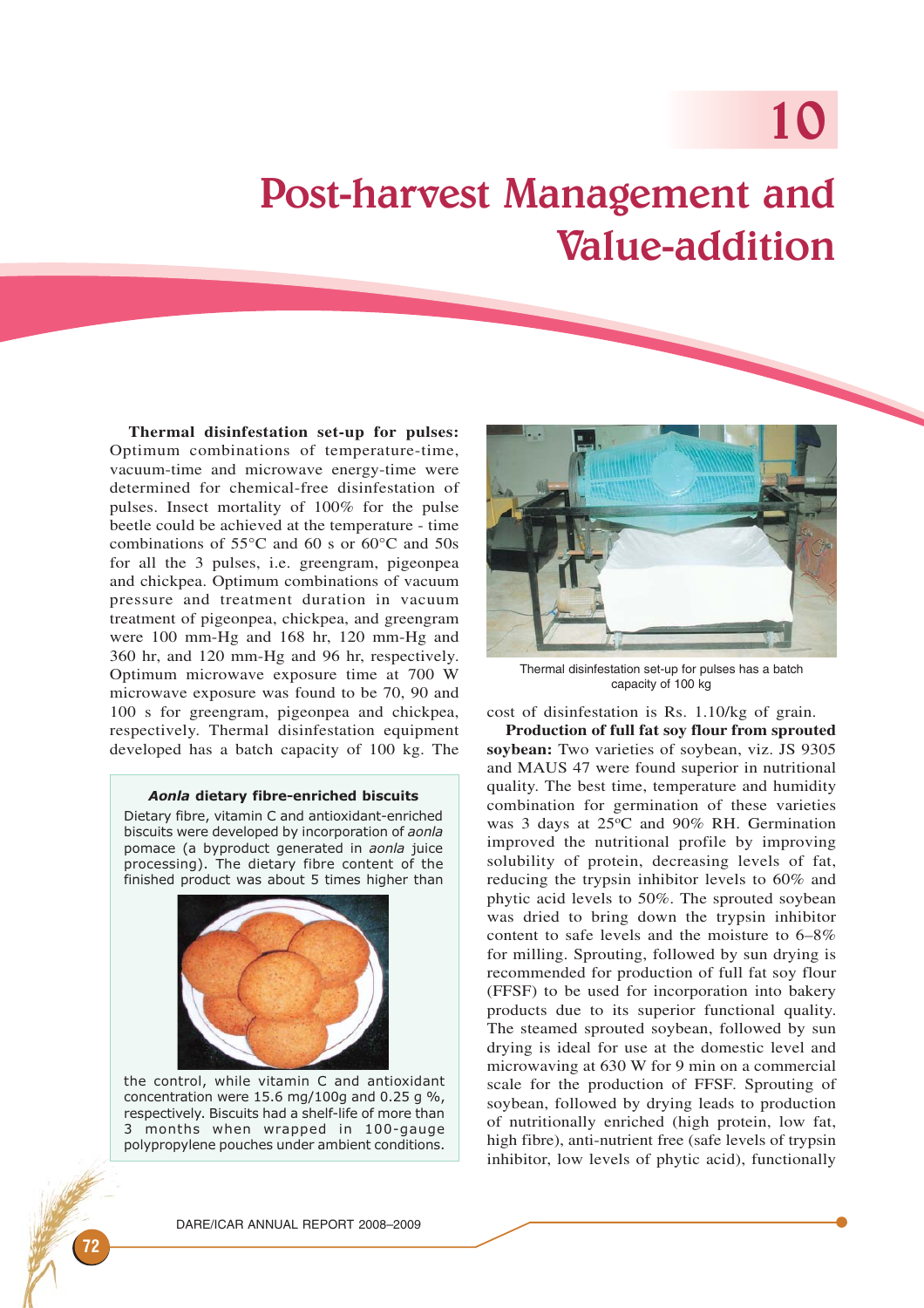#### Ready-to-eat bittergourd chips

Bittergourd chips were prepared and popularized among rural and urban areas as snack foods. The process for manufacturing of bittergourd chips involves cutting of bittergourd to 0.25–0.30 cm thick slices, followed by cooking in 0.1% sodium bicarbonate solution at 100°C for 30–40 min. The cooked bittergourd slices were subjected to osmotic diffusion treatment of 1–2% brine solution at 50–60°C for 2 hr. The osmotically diffused bittergourd slices were dried at 55–60°C for 5–7 hr and fried in refined oil at 160–180°C for 5–7 sec. The fried chips were packed in laminated pouch.

superior (good colour, nitrogen solubility, water absorption capacity) FFSF. Sprouted roasted soybean as a ready-to-eat snack was prepared by roasting sprouts at 180°C for 45 min, followed by addition of spices. The products contained 39% protein, 22% fat and negligible amount of trypsin inhibitor.

**HACCP protocols for the production of soy biscuits:** Hazard Analysis and Critical Control Points (HACCP) protocols were drafted for the production of soy paneer and soy biscuits. The guidelines included good manufacturing practices, good hygiene practices, and standard operating procedures which are the prerequisites for implementing the HACCP. The expected quality of these products under study were put forth which were experimentally verified with and without HACCP. The data indicate that HACCP yielded better quality soy paneer and soy biscuits. The soy biscuits may be used for theraputic purposes.

# SUCCESS STORY

#### Using palm oil mill effluent

Palm oil mill effluent (POME), a waste released while processing fresh fruit bunches (FFB) in palm oil mills was evaluated for its use in animal and fish feed formulations as organic fertilizer and biogas production. Dehydrated POME could be incorporated in the diets of buffalo calves and buffaloes up to 40 % level, lambs up to 60 % level, kids (goats) up to 50 % level and piglets up to 20 % level. Dried palm oil sludge (POS) can be incorporated in the feed of freshwater fish Rohu as well as ornamental fish Koi- Carp up to 60% and for freswater fish Catla catla up to 40%. Inclusion of Palm kernel cake (PKC) in diets of Rohu showed good growth rate with 10% inclusion of PKC. The POME slurry is comparable and even better than cowdung for biogas production. Composite formulation of essential microorganisms comprising Saccharomyces, Lactobacilli and Rhodopseudomonas improved the quality of POME by reducing BOD and COD to the ecofriendly level.

Similarly, the soy paneer processed through HACCP is of better quality.

**Mango:** An integrated protocol consisting of pre-harvest fungicidal spray, followed by standardized post-harvest practices and ma packing in semi-permeable d-955 film extended the storagelife of mango Alphonso and Banganapalli to 5 weeks at 8°C.

**Papaya:** A process was standardized to make osmotically dehydrated papaya slices from Taiwan Red Lady. Slices osmotically dehydrated using 60° Brix syrup containing 0.2% citric acid with additives produced best quality products with one year shelf-life at room temperature. Pre-treatment dip of slices in calcium chloride solution (0.5%) improved textural and sensory quality.

**Grape:** Minimum loss of weight was recorded in bunches of Tas-A-Ganesh with knot as compared to bunches without knot. The grape juice diluted with soda water up to TSS level of 14° Brix did not affect the acceptance in terms of colour, sweetness and flavour.

**Banana:** The storage of Ney Poovan banana was standardized at 13.5 °C. A recipe was standardized for preparation of banana flowerbased ready-to-make soup powder. Storage method using steeping solution was developed for storage of banana stem for further product preparation or culinary use. The bulk production technique of banana wine was standardized where fermentation at 10 °C took 13 days for total sugars to reach below 1% and alcohol to 15%.

Litchi: The litchi fruits treated with KMS (1%), followed by citric acid dip (2%) and dried alternatively in sun and oven gave good quality litchi nuts.

**Mahua:** A process was standardized for developing good quality mahua wine by fermenting fresh flower juice with *Saccharomyces cerevisiae*. The wine prepared from fresh flowers had shining light yellow appearance than that made from stored flowers, which turned brown. The burnt rice flavour of mahua was suppressed by using lemon peel. The wine was siphoned, aged and bottled. The final alcohol content in mature wine ranged from 9 to 10%.

**Mushroom:** The washing treatment of 100 ppm EDTA + 0.02% KMS, followed by packaging in 100-gauge thick polypropylene bags gave superior shelf-life to stored button mushrooms. Blanching of oyster mushroom and milky mushroom for 2 min in  $0.2\%$  salt +  $0.1\%$  citric acid solution, followed by sun-drying improved the post-harvest shelf-life of both the mushrooms.

**Onion:** Irradiation of onion bulbs with gamma rays at 60gy reduced sprouting losses as well as total losses. The irradiation helps in reducing total losses by 20% and sprouting losses by 100%.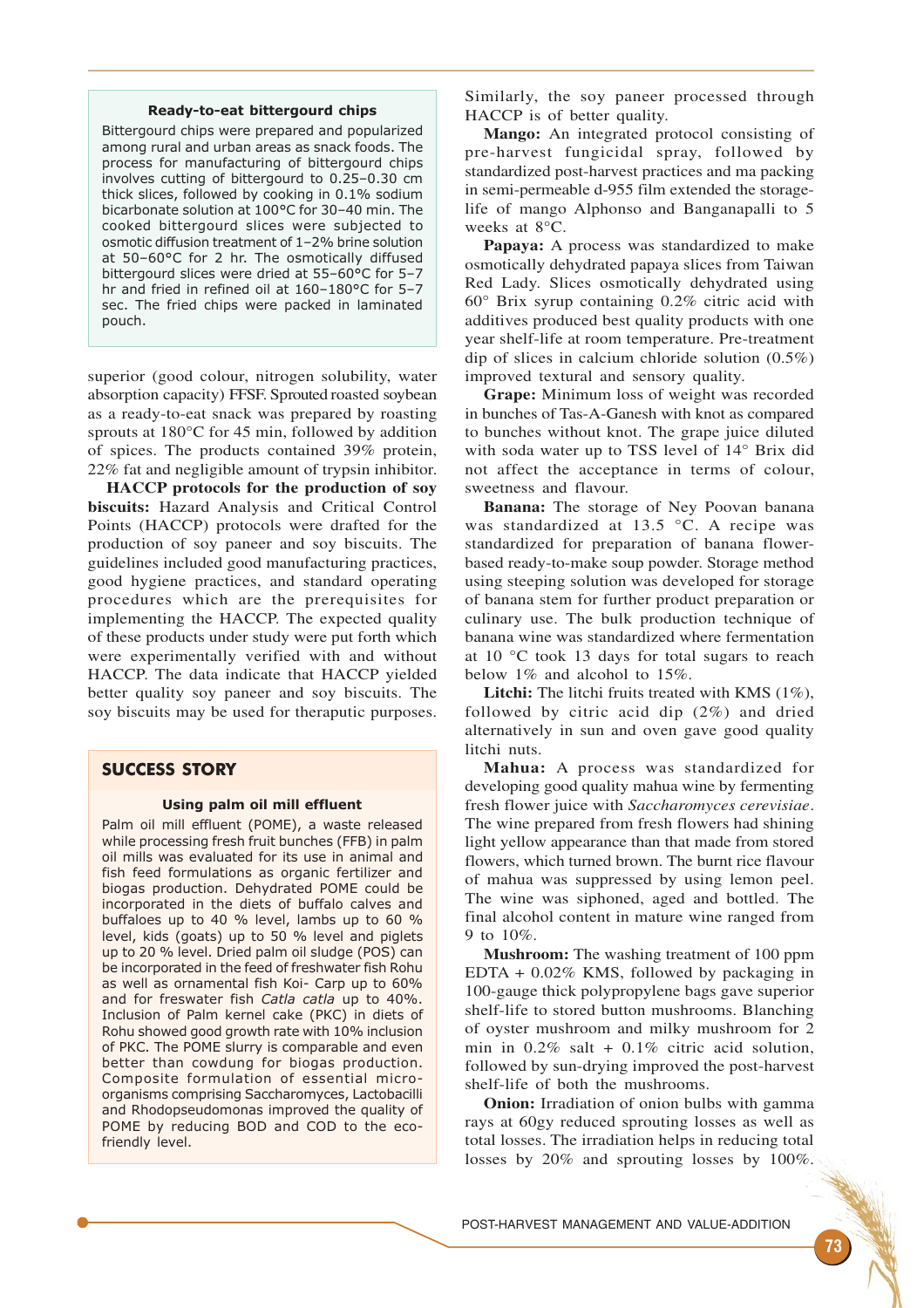# SUCCESS STORY

### Gum technology from Acacia senegal in the Thar desert

Acacia senegal (Kumat) is an important source of gum-arabic that finds widespread use in medicines and pharmaceuticals, and is also an important component for paper, textile, adhesive, minerals, fertilizers, explosives, cosmetics, soap, ceramics, food, beverages and confectionary industries. In India, production of gum from A. senegal is meagre despite the occurrence of extensive stands of the tree in the dry parts of Rajasthan, Gujarat, Madhya Pradesh and Haryana. Consequently, the country imports annually 5,000 tonnes of the gum, especially from Sudan, costing Rs 7.3 million. The average international price of the Sudanese gum arabic is  $\sim$  US \$ 1,500/tonne.

Considering the market potential of gum arabic, a simple technology that involves administering a guminducing solution (ethephon) into the main stem of a tree through a small hole, plugging the hole with cleaned clay paste, and without causing any further injury or cut to the plant. The gum exudation starts within 5-10 days of giving the treatment and may continue for 1 or 2 months. Depending on environmental conditions, the appropriate time for treating the trees in western Rajasthan starts from the last week of February and extends up to May. The physico-chemical characteristics of the exuded gum conform to Pharmacopoeia of India specifications for Indian gum. The cost of the treatment is Rs 10/tree, while the gum production/tree is 500 g (average). The current sale price of the gum is Rs 100-300/kg.

This low-cost, environment-friendly technology is now being propagated through CAZRI's extension wing and the KVKs. The state government agriculture extension department has also started propagating the technology. Due to its immense benefit at no management cost, simple technique, low capital investment, low gestation period, high benefit:cost ratio, employment generation and utilization of existing natural resource, the farmers of western Rajasthan have tremendously responded to its adoption, especially in the districts of Barmer, Jodhpur, Nagaur, Bikaner, Jaipur and Bhilwara. The farmers are not only adopting the technology, but are also demanding to plant more A. senegal trees in their field boundaries, and in their community lands.

Widespread application of the gum-inducing technology would not only help the country to meet the domestic demand of gum-arabic and saving precious foreign exchange, but will also open the avenue for international marketing. It is estimated that there is scope for producing 20,000 tonnes of gum arabic for the international market.

Well-cured bulbs of *rabi* season treated can be stored up to 6 months. Genotypical differential response to gamma irradiation was also observed. Light red varieties mostly recommended for *rabi* season responded very well to irradiation than dark red varieties recommended for *kharif* and late *kharif* seasons.

**Coconut:** A prototype of small-scale fermentation plant was developed to produce virgin coconut oil by fermentation technique. Technology to produce sweet coconut chips, osmotically dehydrated using jaggery syrup and flavoured with natural cardamom, ginger and cumin was developed.

**Ginger:** Fresh ginger oil was rich in citral, whereas dry ginger contained higher levels of zingiberene, farnesene and sesquiphellandrene.The chief components of *C. sulphuratum* bark oil were identified as linalool and tetradecanal.

**Cassava:** Graft copolymers of cassava starch with acrylamide were synthesized, which had decreased crystallinity, hard texture and excellent water absorption capacity, film-forming property etc. These properties facilitate an enhanced use of the product in cosmetic and oil-drilling industries.

Functional pasta products (protein, fibre and carotene enriched) were made from cassava flour, incorporating whey protein concentrate (WPC), oat meal and carrot powder, respectively. Besides, functional extruded snack foods having minimum

oil content, good puffing and high protein were made by fortifying cassava flour with defatted soy flour, finger millet, coconut residue (after virgin oil extraction etc.).

**Skin care products from** *Aloe vera***:** *Aloe vera*, locally known as *guar patha*, is a traditional medicinal plant and is used as an ingredient in manufacture of several products (both edible and non-edible), including cosmetic ones. The plant is hardy and well adapted to arid region of Rajasthan. Locally the plant is also used as vegetable, but the potential of the plant has not been fully exploited.

Two products for skin care namely, aloe crack cream and aloe moisturizer, which are very useful for different types of skin were developed from *Aloe vera*. Each product has a shelf-life of more than 10 months. Aloe crack cream was found very effective against cracked heels and dry and dehydrated skin. It even stops bleeding from the cracked heels and makes the hard skin smooth within a week, if used properly. Aloe moisturizer is suitable for oily skin and prevents the skin from drying in winter.

**Candy and preserve from tumba fruit:** Tumba (*Citrullus colocynthis*) is a natural perennial creeper of the desert. The pulp of fruit is used as feed for animals and seed for extraction of non-edible oil used in soap industry. The fresh fruits have 72% pulp containing 0.22% cucurbitacin, besides 26%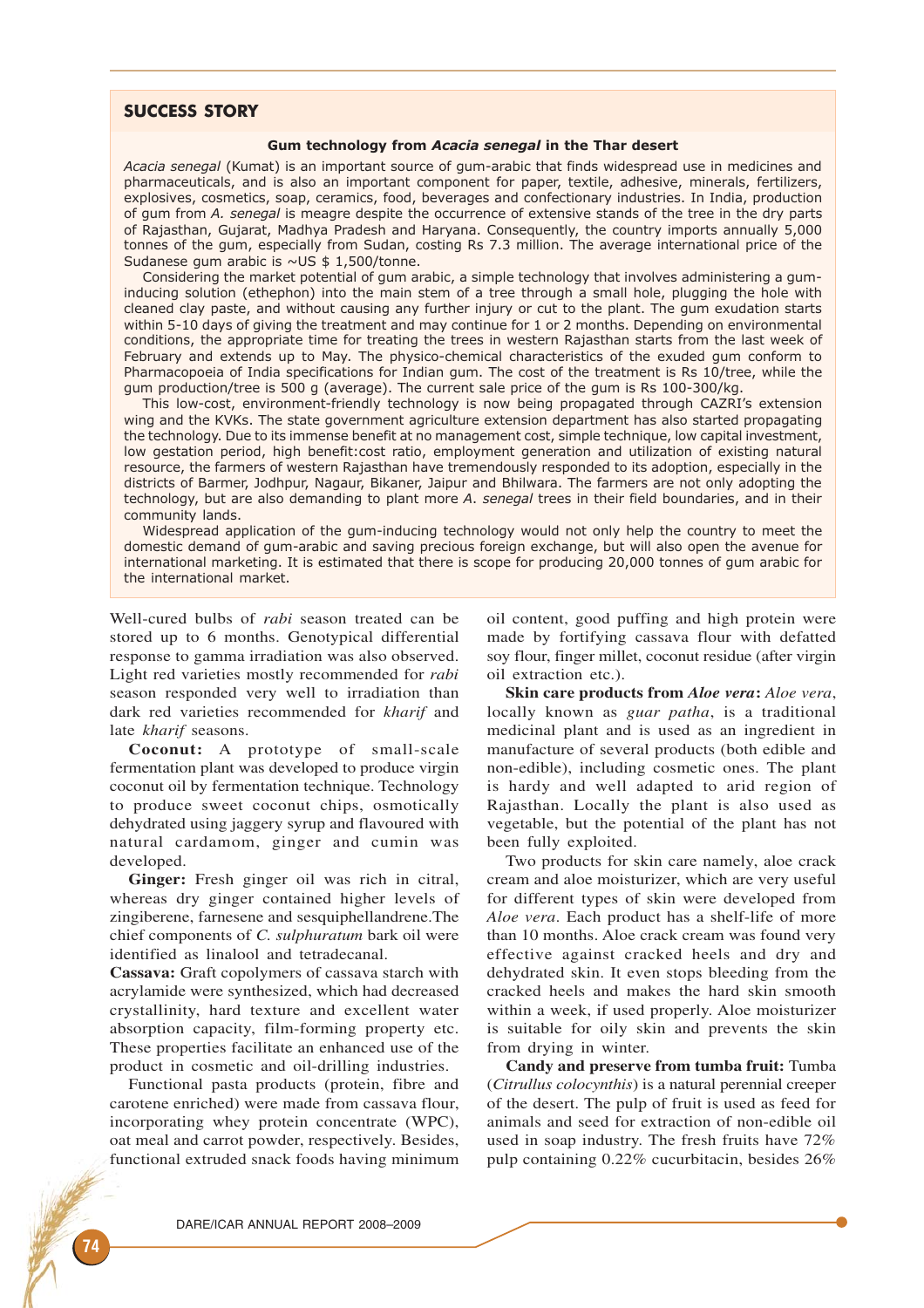oil and 13.5% protein in seeds. It profusely produces fruits (25–30 tonnes/ha). At Jaisalmer, Rajasthan efforts were made to provide valueadditions to bitter pulp. Candy and preserve were made successfully which can be used as dessert purpose in confectionary, empty stomach intake lowers acidity and constipation. The preserve costs Rs 15/kg and the candy costs Rs 20/kg. At these prices the benefit : cost ratio for the preserve and candy would be 2 and 1.5, respectively.

**Date products:** At Jaisalmer, products like *chutney* and toffee have been prepared from unripe and low-quality fruits of date palm or *khajoor*. The date toffee has granular texture with good elasticity, which is liked by children. The date *chutney* has a pleasant aroma.

**Solar PV mobile unit:** A solar PV mobile unit was designed and developed to provide a complete self-sustained mobile power unit for domestic, small agricultural and other rural applications in isolated cluster of houses (*dhanis*) of arid region. It comprises an especially designed mobile structure to keep 2 PV modules (70 Wp each) facing due south at  $26^{\circ}$ from horizontal to receive maximum solar radiation and also to provide shade to sub-components. The PV modules are fixed on a folding system with auto locking arrangement, so that these panels can be folded inwards for easy movement of the unit and again opened to place the panels at an optimum angle. The frame of the mobile unit is made of iron angle with 4 wheels at the lower end of the frame (2 on the rear side and 2 on a guiding trapezoidal frame) with an appropriate handle to pull it with ease. Side support is provided to firmly hold a storage battery and electronic sub-systems on a wooden base to ensure intactness of the components during movement of the unit.

The PV array (140 Wp) output is fed to the battery (12 V 120 Ah) through a regulator and a maximum power tracker to charge the battery in an optimum way and then to derive power through an in-built inverter for the working devices that could be operated for illumination, running radio, a small TV in the domestic front. The unit can be used also for operating a churner for butter extraction and for winnowing operation. The utility of this power unit can be extended for other cottagescale applications.

**Production of beetroot powder and its utilization:** The total time taken in drying of beetroot after blanching at different temperatures was in the range of 8–13 hr. The recovery of the completely-dried beetroot at different temperatures was in the range of 13.9 – 14.6%. The hammer mill was used for grinding the beetroot for powder. About 60% of the beetroot powder of 65 mesh size can be obtained from properly-dried beetroot.

The mean particle size of the beetroot powder was 0.215 mm. The solubility of beetroot powder with different particle size was in the range of 77.3 – 79.9%. Average protein, fat, ash, fibre and total carbohydrates content in beetroot powder was 11.99%, 2.17%, 4.57%, 7.40% and 79.87%, respectively. Acid insoluble ash content in beetroot powder was 0.067%.

Ready-to-serve drink was prepared from beetroot powder with different level of sugar, citric acid and water and evaluated by a panel for different sensory attributes. The overall sensory acceptability of drink was maximum for the sample with 2.6 g citric acid and 225 g sugar/litre of the ready drink. The minimum overall sensory acceptability of the drink was observed for the drink with lowest citric acid and sugar content. Reconstituted drink to get the benefits of beetroot was developed using beetroot powder at 2.5, 3.5 and 4.5% with water and evaluated for different sensory attributes with reference to the fresh beetroot juice. The mean sensory scores for overall acceptability of reconstituted beetroot powder in the form drink at 4.5% level was maximum as compared to fresh juice.

**Carrot powder:** Carrot was dried after blanching. The total time taken in drying of carrot at different temperatures was in the range of 8– 13 hr. The recovery of the completely-dried carrot at different temperatures was in the range of 8.4 – 9.4%. Carrot samples, 2 particle size, viz. 65 mesh size and 100 mesh size were evaluated for solubility at different water temperature (30–90°C) using the water bath. Solubility of the carrot powder of 65 mesh size was in the range of 60.19 – 69.65%. The solubility of carrot powder of 100 mesh size at lower temperature (i.e. 30°C) was slightly higher than the carrot powder of 65 mesh size. Solubility of the carrot powder of 100 mesh size was in the range of  $64.25\%$  –  $69.8\%$ . Average protein, fat, ash, and fibre content in carrot powder was 6.87%, 2.77%, 8.81%, and 8.38% (d.b.), respectively. Acid insoluble ash content in carrot powder was 0.36%. The carotene content in the carrot powder samples obtained from carrot dried at different temperatures was in the range of 60.47  $-70.82$  mg/100g (d.b.).

*Aonla* **pricking machine:** An *aonla*-pricking machine was designed and developed which reduces labour cost, maintains uniform pricking depth and improves efficiency and accuracy. It is operated with 1 hp motor and its capacity is 100 kg/hr.

**Novel value-added extruded products using apple powder:** The extruded product of apple powder was prepared along with rice brokens, wheat grits (*dalia*) and *dhal*. The products obtained were very tasty, crispy, had good appearance and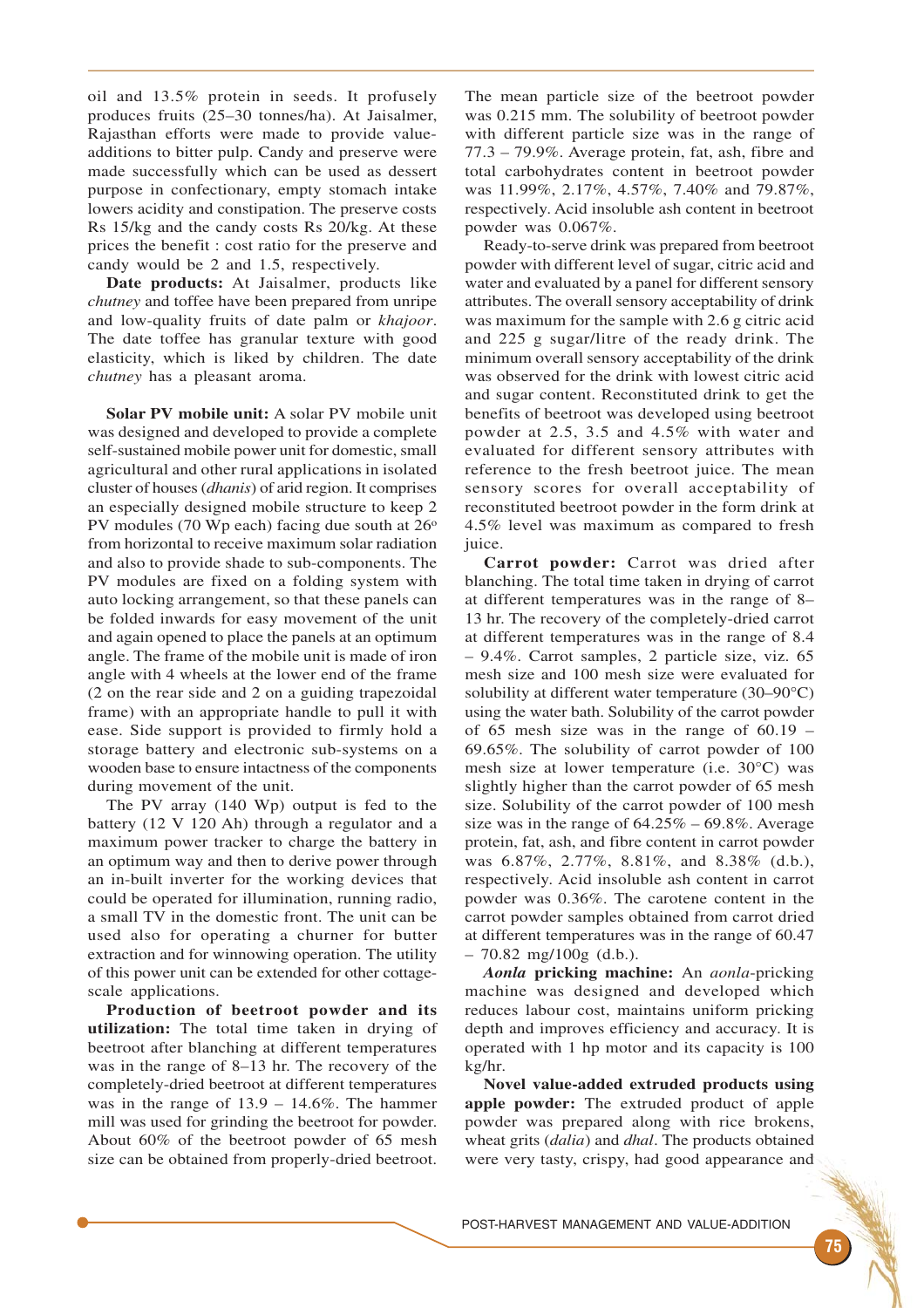look like *kukure*. It does not have any sour and hot taste or any particular flavour, because the ingredients in the extruded product are only apple powder, *dalia*, rice, and *dhal* in 15:40:35:10 proportions. Colouring agents and artificial flavours were not added. Product scored 7.7 value during sensory evaluation on 9-point hedonic scale.

**Drying of henna leaves using solar energy:** Solar dryer took about 12–14 hr to dry henna leaves. The thickness of henna leave was about 0.399 mm and having moisture content of 221.54% d.b. It was found that solar-dried henna leaves retained good quality of green colour. Two-term model with highest  $R^2$  value of 0.99 was found to represent the thin layer drying behaviour of henna leaves in solar dryer. Effective moisture diffusivity of henna leaves ranged from  $8.27 \times 10^{-10}$  to 1.278  $\times$  10<sup>-8</sup> m<sup>2</sup>/s. The moisture diffusivity increased as drying air temperature was increased. The maximum temperature inside the solar dryer was 52°C and minimum RH was 9%.

**Modified atmosphere packaging for okra and betel leaf:** Okra, being very delicate should be handled gently after harvest, pre-cooled (hydrocooled as well as air-cooled) and then stored under modified atmosphere packaging in perforated polypropylene film packages to extend its shelflife reasonably, to maintain the qualitative parameters and its market quality. Under these conditions, the green colour retention would be substantial as well as no blackening of ridges would be observed for 7 days of storage.

Okra should be stored under ideal temperature range of 10–15°C. Beneficial modified atmospheres containing low  $O_2$  (6–8%) and high CO<sub>2</sub> (11– 13%) concentrations can be generated automatically in polypropylene (PP) film packages. To create these modified atmospheres, okra should be packaged (500 g) in the perforated (2 holes; hole diameter: 0.3 mm, normal pinhole) normal polypropylene film packages (bag dimensions: 210  $mm \times 275$  mm; thickness: 35 micron) and then kept for storage at 15°C. Under these conditions, the equilibrium gas concentration is suitable for retention/maintenance of its bright green colour, retention of qualitative parameters and a shelflife of 7 days without blackening of ridges or excessive weight loss. Also, under these storage conditions, the water vapour production is checked which helps in maintaining the qualitative parameters.

Modified atmosphere (MA) technology was applied at CIPHET, Ludhiana for packaging of betel leaf for retail handling and storage. The pigments and phenolic content of betel leaf can be sufficiently maintained in polypropylene film packages which show the potential of use of MAP for packaging of betel leaf. Betel leaves can be

stored for 10 days at 20°C under MAP.

**Continuous feed seed removal unit for** *aonla:* A continuous feed type *aonla* segmentation unit was developed for removal of seeds from fruit for use by the *aonla* processing industries. The *aonla* fruit to be processed is placed on the rotating indexing assembly having 6 holes. A hole provided at the bottom allows discharge of the seed into the bottom-collecting tray. The process time is regulated by using the control panel assembly and controls the speed of the motor, synchronization of the cutting knife assembly and indexing table.



Continuous feed seed removal unit for use by the aonla processing industries

**Production of fruit and vegetable-based bars/ confectioneries:** Production processes for 5 types of fruit-vegetable bars, papaya-pumpkin, papayabottleguard, papaya-brinjal, papaya-cabbage and papaya-cauliflower and candy from *aonla* for pilotplant scale production of 50 kg/day were developed. The quality of the bars/candies was found good on account of texture, colour, microbial load and consumer acceptance. Establishment of plant for production of 12,500 bars/candies annually may need an investment of Rs10 lakhs. The cost of production will be Rs130/kg.



Production processes for 5 types of fruit and vegetable bars

**Large cardamom dryer for NEH region:** The dryer installed at Sikkim centre, Gangtok was tested on site. The modified drying equipment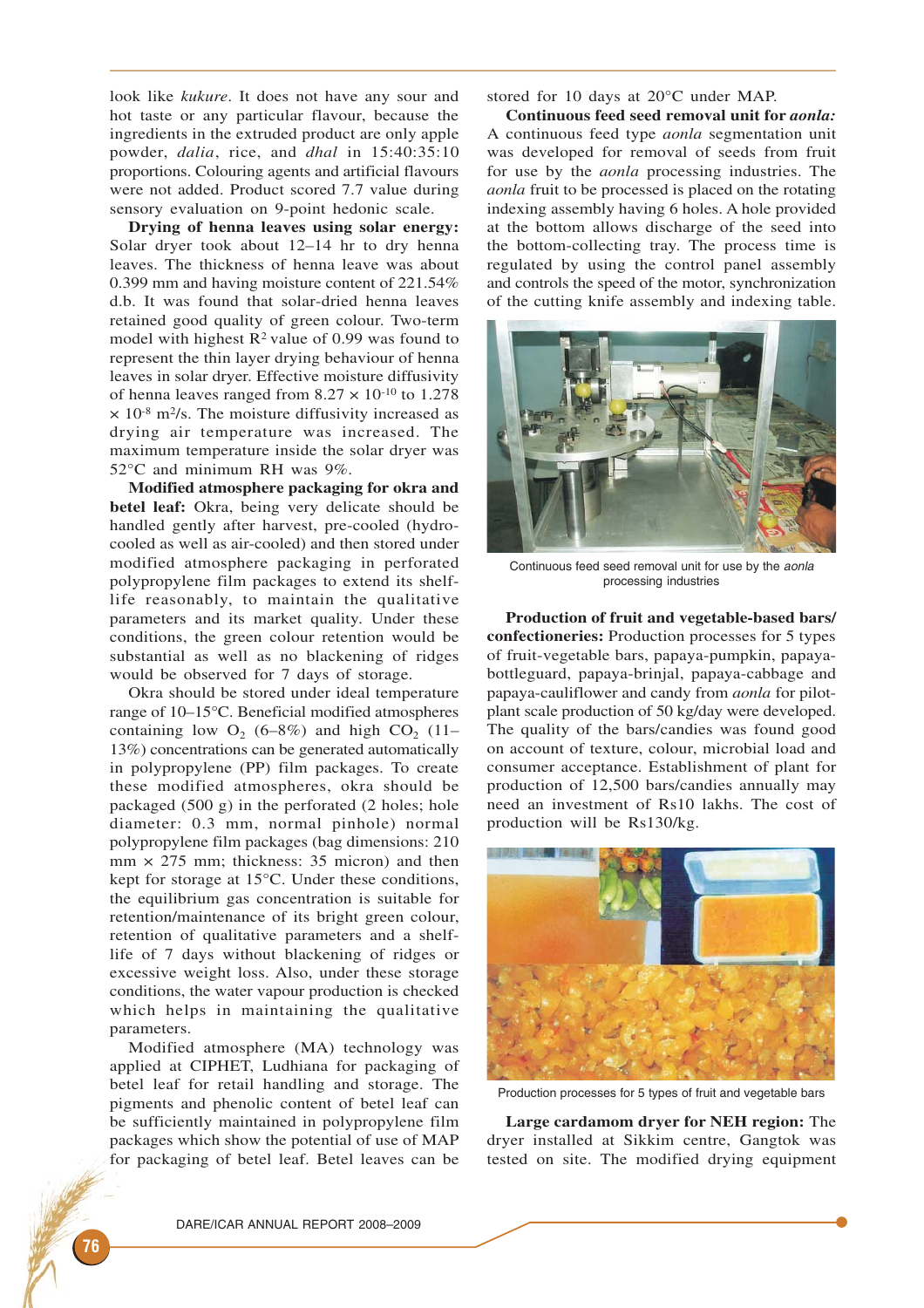has capacity of 600 kg/batch of fresh (wet) cardamom. The drying temperature of 55–60°C was maintained uniformly in plenum chamber. It took about 12 hr to bring down the moisture content (wb) from 85 to 15%. There was no loss in quality, especially in natural colour of the husk of cardamom, which remained same after drying. The dried product was of A-Grade quality.

**Wool:** Work on technical felt revealed that nonwoven felts from different blends of Bharat Merino wool with rabbit hair, viscose and cigarette fibres in the proportion of 50:50 having different thickness of 2, 4 and 6 mm could be prepared. The felts of less than 4 mm thickness were converted into value-added products like jackets and women ruffles. These products enhanced quality and consumer acceptance due to better lustre, durability and thermal insulation values. These products have great demand and can create employment opportunity in the rural/unorganized sector.

**Microspinning of cotton sample:** A new machine for lap preparation was developed at CIRCOT that is suitable for opening cotton samples weighing approx. 60–100 g and then converting them into mini laps in about 15 min. The machine has 3 motors, one each for feed, delivery and suction. The Inverter drive for speed control enables quick adjustments of speeds of the working elements. This new device was found to perform satisfactorily with quality output.

**Extraction of banana psuedostem fibre and its utilization for preperation of value-added products:** Experiments conducted on spinning of banana on jute system revealed that it is possible to produce yarns to tex values matching those for jute. Doubling of banana yarn improved its breaking load, breaking extension and tenacity by more than 50%. Addition of 20% jute in banana fibres also improved the breaking extension and tenacity of the blended yarn. These yarns were converted into plain woven fabric of about 250– 400 GSM. This fabric may be useful as upholstery.

Paper produced from banana cut fibres obtained from scutcher waste was noted to have high quality; with the quality improving further with the use of NaOH in pulp preparation. It was observed that paper made from long length textile grade fibres of banana was of much better quality than that obtained by using cut fibres, matching with the quality of currency paper.

**Characterization of natural dyes:** HPTLC patterns of the extracts from flowers of marigold (3 types), chrysanthemum (2 types) and aster were developed in a solvent system which also facilitated recording of uv-vis spectra of the separated constituents. It could be inferred from the position of spots on the chromatogram and their uv-vis spectra that basic HPTLC pattern of all marigold

flowers was similar and it was different from the basic HPTLC pattern of chrysanthemum and aster flowers. Basic HPTLC patterns of both types of chrysanthemum flowers were similar and had a resemblance with a part of HPTLC pattern of aster. Thus, it is inferred that the basic HPTLC pattern can serve as a marker for identification of these flowers.

**Dyeing of jute fabric with sulphur dyes:** Several sulphur dyes free from banned amines and safe from ecological considerations were used for dyeing of jute fabric and the dyeing process was standardized. The dyes are Ecofast Rubber Brown 31, Ecofast Dark Olive 44, Ecosol Navy Blue IRR, Ecosol Yellow IGCD, Solsul Mandarin Orange ZYY and Solsul Swedish Blue ILW. Evaluation of sulphur-dyed samples reveal that all the above dyes produce good colour yield and fastness properties. Sulphur-dyed jute fabric retains its tensile strength and the handle properties are also improved. Accelerated tendering test of sulphur-dyed jute fabric shows no negative effect.

**Ornamental jute fabric:** A handloom was designed, developed and fabricated exclusively to be used for jute and other fibres in blends. Shuttle box and sley race were incorporated to run big shuttle. There is no interruption in weaving, as in conventional looms, due to a positive take up arrangement. Cloth roller and cloth beam are inside the loom to hold longer length of fabric. The double beam arrangement facilitates feeding warp yarn of different linear density so that variable warp yarn tension is avoided during weaving and varieties of designs can be made through jacquard shedding.

**Bioscouring of jute:** To overcome the discrepancies of scouring by alkaline treatment the process of bioscouring was developed. It is a treatment with cellulose/xylanase enzyme and nonionic surface active agents. The process has been standardized for jute fabric and the bioscoured samples have been found to be far superior to the alkali-scoured samples in respect of optical properties, absorbency, handle property and tensile characters.

**Mannual ribboner and improved ribbon retting technology for jute:** Technology of accelerated and eco-friendly retting of jute, developed by NIRJAFT, has been accepted by the Ministry of Textiles, Government of India as well as Department of Agriculture, Government of West Bengal for implementation under the Jute Technology Mission programme.

Frontline demonstrations have established consistently that the fibre quality is improved by 2 grades, retting period is shortened by 7–8 days and the requirement of water is reduced from 1:20 to 1:3 (plant:water).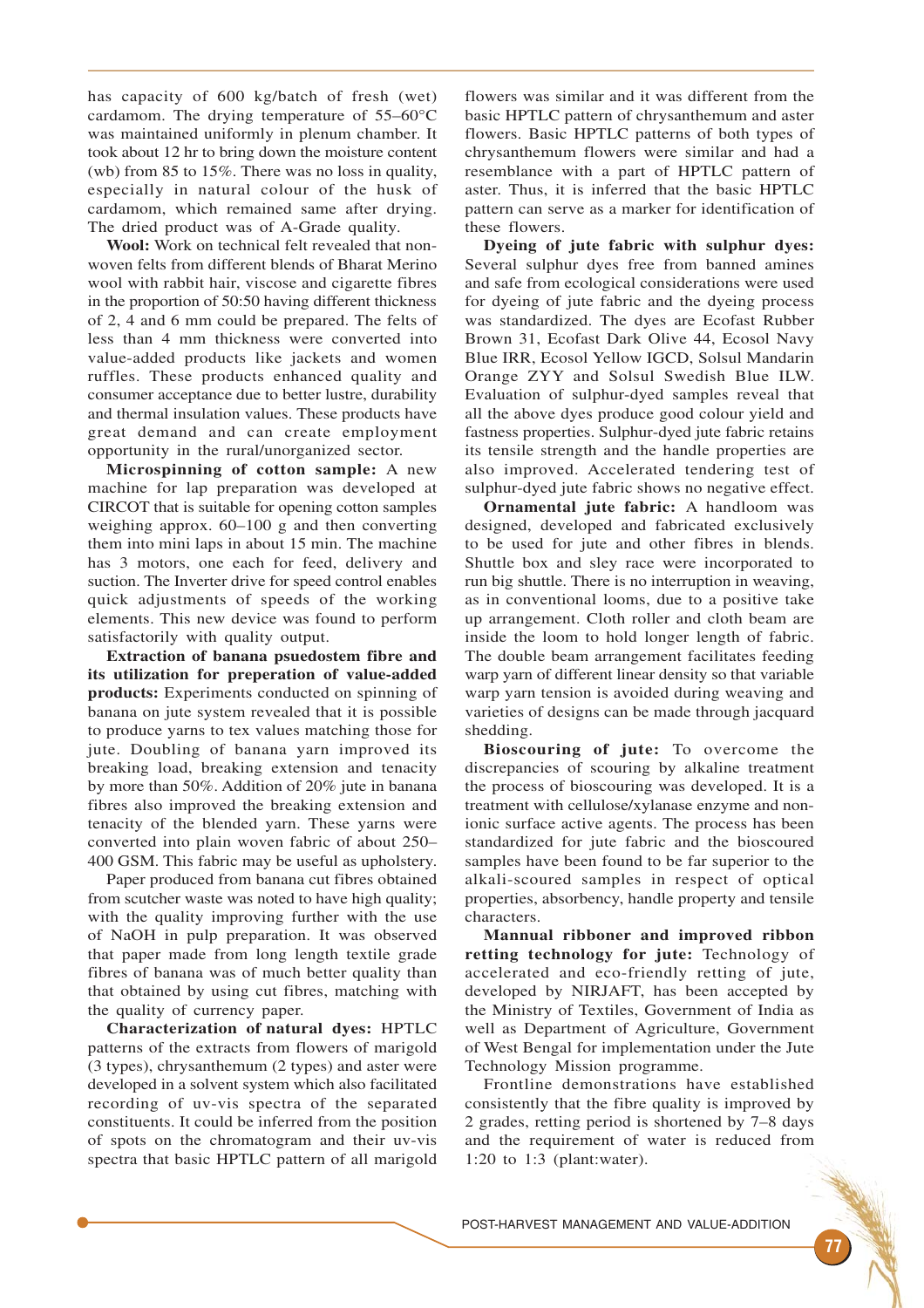**Visual test for detection of adulteration of soymilk in milk:** A colour-based test for detection of presence of soymilk in milk was developed, which is based on inhibition of activity of exogenously added enzyme by components of soymilk. Pure milk gives pink colour, whereas adulterated milk shows drastic reduction in the Reduction in colour intensity intensity of pink colour, <sup>indicat</sup> which can be visually



indicates presence of soymilk

distinguished. The test results can be obtained in 50 min. The sensitivity of test is 2.5 to 10%, depending on the methods of preparation of soymilk. Other adulterants such as urea, starch, glucose, sucrose, hydrogen peroxide and formalin do not interfere with the test. The test does not require any expensive equipment and can be applied at quality control laboratories.

**Immunological test for detection of adulteration of soymilk in milk:** An immunodiffusion test for detection of adulteration of soymilk in milk was developed. The test has the sensitivity to detect presence of 3% soymilk in adulterated milk. The results are available overnight. The precipitation (antigen-antibody complex) lines are stained for enhancing visibility. An innovative step in test was added to allow flow of milk micellar proteins in agarose gel during diffusion. The test does not require any expensive equipment and can be applied at quality control laboratories.

**Technology for the manufacture of** *Kradi***:** *Kradi* (semisoft cheese), hitherto undocumented traditional dairy product of Jammu and Kashmir, is consumed either as a fried spiced item or a culinary dish. A process was standardized for its manufacture. The product was better than market samples on sensory evaluation. The vacuum packed product had a shelf-life of 15 to 20 days at 25°C, 3.5 to 4 months at 5°C and more than 6 months at  $-20^{\circ}$ C. The developed technology could be commercially utilized for large-scale manufacture of this product.

**Quarg type cheese from buffalo milk:** Quarg is essentially a milk protein paste, manufactured by acid coagulation of milk by proper bacterial cultures with a small rennet addition for better separation of the protein coagulum from the whey. A process was developed for its manufacture from buffalo milk. Quarg cheese is of high nutritional value due to high concentration of proteins. It is excellent carrier for probiotic micro-organisms.



Buffalo milk quarg cheese

*Khoa* **from low fat milk:** An integrated threestage thin film scraped surface heat exchanger (SSHE) was designed and fabricated. Its performance was evaluated to manufacture *khoa* using low fat milk having 2, 3 and 4% fat. Yield is 50kg/hr *khoa* with buffalo milk (6% fat) and was enhanced to 120 kg/hr, if milk is preconcentrated to 30%. It can run with buffalo milk and cow milk with any fat level. This method is hygienic and sanitation-friendly.

# Meat and meat products technology

- Technology for the production of functional mutton nuggets was evolved.
- Identified optimum handling practices, new tenderization techniques and product formulations for efficient utilization of sheep and goat meat.
- The assessment of quality and safety of meat spread revealed that the product could be safely stored up to 60 days at refrigerated and 6 months at frozen temperature.
- **Sensory evaluation of mutton nuggets:** Mutton nuggets with low salt, low fat and high dietary fibre had very good acceptability on scientific evaluation.
- **Sensory evaluation of chicken soup:** The overall acceptability of premium chicken soup, with low salt and traces of fat was evaluated as 'very good' on scientific evaluation.
- **Assessment of the impact of technologies generated by IVRI:** Impact assessment of Olinall skin ointment, IVRI crystoscope and area-specific mineral mixture was done by collecting data from dealers, field veterinarians and farmers from Uttar Pradesh and Uttarakhand. The respondents considered the technologies as very useful.

**Benefits of larger weight broilers:** Broilers of relatively lower live weight are being produced in the country. Yield of deboned meat from primal cuts (leg, breast, and wing drummets) could be increased by 74.49 g, 36.34 g and 27.98 g,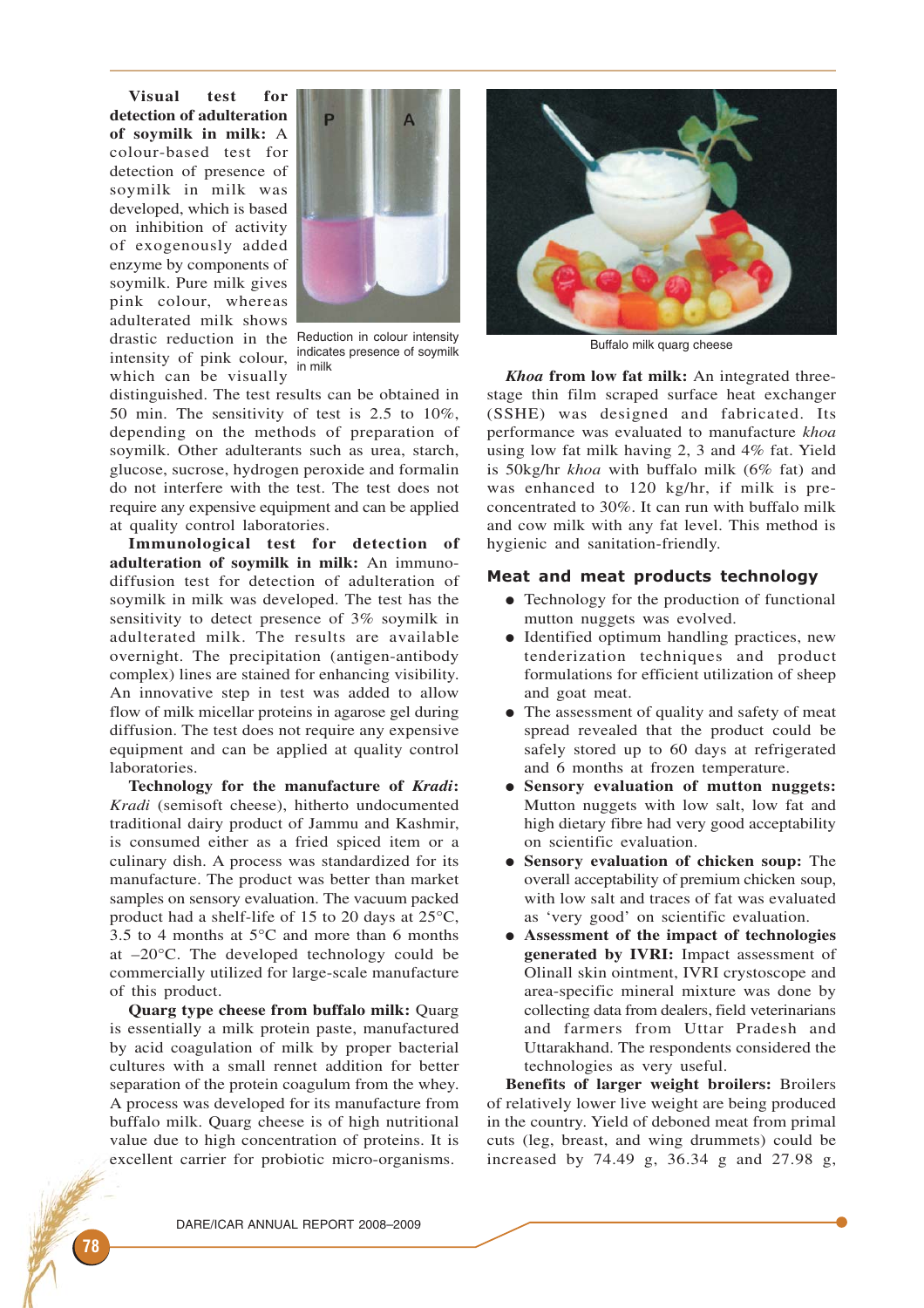#### Whey-based oral rehydrating solution

The possible use of Lactobacilli with whey and its electrolyte for the therapy against diarrhoea was explored. Sodium, potassium, calcium and chloride contents are significantly present in higher concentration in paneer whey, the largest byproduct of dairy industry. The Lactobacillus casei 299 proved to be the most acid tolerant–surviving after 3 hr at pH 1.5. The highest bile tolerance was observed in NCDC 11 and NCDC 291 at 2% up to 12 hr. NCDC 17 and NCDC 299 showed maximum inhibitory zone against five diarrhoeacausing pathogens. Cell surface hydrophobicity was maximum in MTCC 1408 (77.10%), NCDC 299 (70.60%), followed by L. paracasei 17 (66.05%). All Lactobacilli strains were resistant to co-trimoxazole, metronidazole and vancomycin but sensitive to teteracycline and chloramphenicol. In simulated gastric and pancreatic juice, whey protects the cell from reaching the death by increasing the overall pH and inhibiting digestive protease activity. NCDC 17 and NCDC 299 grew faster in whey within 24 hr. The minimum residual lactose was observed for L. paracasei NCDC 17 (3.6mg/ml). Only NCDC 17 could suppress the growth of Salmonella in 24 hr of fermentation. Cell-free supernatant (whey) of NCDC 17 and NCDC 299 results in maximum reduction in viability of Salmonella within 8 hr of incubation.

Whey was fermented at 37°C for 24 hr with best selected probiotic culture (NCDC 17 and NCDC 299), and glucose supplement and base supplements were added along with orange flavour (food grade) after the fermentation was over. Fermented whey oral rehydrating solution (ORS) was sustainable at 4<sup>o</sup>C for 30 days. Small intestine showed the disruption of villi, oedema and increased PMNs during diarrhoeal infection. Fermented whey ORS treatment decreased intraand-inter villi oedema and reduced villi disruption. Anti-Salmonella and anti-Shigella antibodies were secreted after drinking fermented whey ORS, which was effective in displacing pathogens. Findings indicated that whey is the best milkbased medium where fermentation with probiotic bacteria can enhance its therapeutic capability. A vacuum dried Bio-ORS was prepared by using whey as base and a standardized method for the formulation.

respectively, when broilers were grown from low to heavy, low to medium and medium to heavy weight, respectively. Cost of protein production was 26.86% less in heavy weight broilers compared to low weight. Heavy weight broilers also facilitate development of processed meat sector with higher yields of special cuts like chicken tenders. Thus, producing broilers of heavier weights has indicated benefits of producing primal cuts, deboned meat and valuable protein at lower cost to benefit the producers and consumers.

**Shelf-stable meat products:** *Chicken dried meat:* Technologies to prepare dried meat were



Egg waffles

developed. It is not only a value-added variety product but the technology is also useful when chicken prices are low due to poor demand.

**Chicken meat pickle:** Technology was developed for preparing chicken meat pickle utilizing cooked meat from deboned frames, a byproduct of poultry processing industries. It is a value-added product and shelf stable for about 5 months.

**Value-added egg product:** Egg waffle, a nutritious and versatile snack food perfect for the breakfast meal, has good market potential, particularly at growing fast food outlets. Standardized processing methodology was developed. Egg waffles contain 13.72% protein, 12.53% fat and 34.1% moisture with low aerobic bacteria and yeast and mould counts (log 1.4–1.9 cfu/g, respectively) and complete absence of coliforms and staphylococci. Egg waffles, in vacuum, indicated an ambient (24±1°C) shelflife of 4 days, and in aerobic packaging 3 days as against 10 and 6 days in respective packs at refrigeration temperature  $(4\pm1\textdegree C)$  with acceptable sensory and satisfactory microbiological quality. The cost of formulating one kg of processed readyto-eat egg waffles was Rs 73.85 and of one cooked egg waffle weighing about 45g was estimated to be Rs 3.32.

*Maricream:* Maricream, essentially a readyto-eat and highly nutritious product containing deodorized fish protein, is a mix of water, cooked cuttlefish, meat, sugar, butter, egg white, flavouring substances, stabilizers and emulsifiers. Cephalopods other than cuttlefish can also be used for maricream preparation. One important difference with other desserts is that the protein component is provided from a marine source. The product packed in plastic containers (food grade polypropylene), is frozen at  $-20^{\circ}$ C and stored at  $-15^{\circ}$ C. The product may be transported in insulated boxes under cold chain conditions.

**Fish-enriched noodles:** Fish-enriched noodles